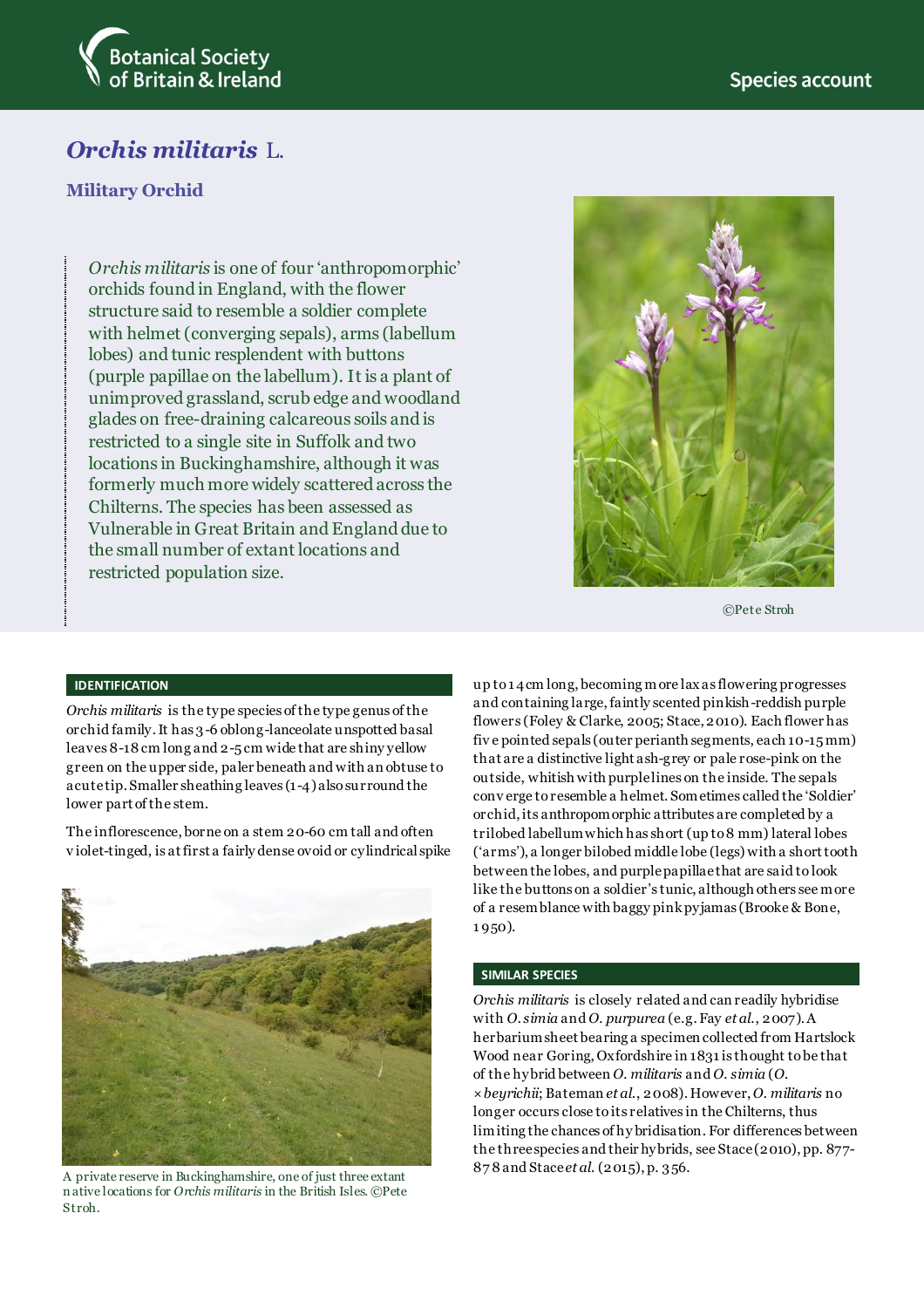### **HABITATS**

In England this is a plant of freely draining calcareous soils with a pH of more than 7.5 (Farrell, 1985). The three native English populations occur in open unimproved chalk grassland, the margins of scrubland and within woodland glades. Frequent associates at the more open grassland communities include *Brachypodium pinnatum* s.l., *Briza media*, *Bromopsis erecta*, *Carex flacca*, *Festuca ovina*, *Lotus corniculatus* and *Poterium sanguisorba*, with Rodwell in Farrell (1985) assigning the community to the NVC type CG2 *Festuca ovina*-*Avenula pratensis* grassland.

Where tree cover and scrub are more prevalent associates include *Brachypodium sylvaticum*, *Fragaria vesca*, *Mercurialis perennis, Rubus fruticosus* agg.*, Viola riviniana* and the pleurocarpous moss *Rhytidiadelphus triquestrus*. Vegetation at these localities has been equated with the *Geranium robertianum* subcommnity of *Fraxinus excelsior-Acer campestre-Mercurialis perennis* woodland (NVC W8c). Howev er, the chalk pit habitat in Suffolk supports noticeably different associates to those of Buckinghamshire, and includes *Daphne mezereum*, *Inula conyzae*, *Ligustrum vulgare, Mycelis muralis, Poa pratensis, Torilis japonica* and a bry ophyte ground cover with abundant *Pseudoscleropodium purum* (Farrell, 1985). *O. militaris* occurs across a wider edaphic range outside of England; see Farrell (1985) for details.



Distribution of *Orchis militaris* in Great Britain and Ireland. Th e triangular symbols near to Manchester and Cambridge r epresent planted populations in private residences.

### **BIOGEOGRAPHY**

*O. militaris* has a Eurosiberian Temperate floristic element (Continental in Europe; Preston & Hill, 1997), extending from south-eastern Sweden and Russia in the north through central Europe to northern Spain, central Italy, the Balkans and Turkey to the south, and eastwards to Mongolia and Siberia (Kretzschmar *et al*., 2007). It benefits from mild winters and warm springs and summers (Sumpter *et al*., 2004) but is not tolerant of hot, dry summers and consequently is absent from lowland regions of the Mediterranean. Its altitudinal distribution ranges from sea level in Gotland to *ca*. 2000 m in the French Alps.

In Britain and Ireland *O. militaris* is on the edge of its global north-western range limit. It was thought to be extinct by the turn of the twentieth century until it was famously refoundin 1 947 at Homefield Wood in Buckinghamshire (Lousley, 1950). Historically *O. militaris* was present at sites within Berkshire, Hertfordshire, Middlesex, Oxfordshire and Surrey, but it is now restricted to three native locations in England; one at the Rex Graham Reserve in Suffolk, where recent population counts (inclusive of flowering and vegetative rosettes) have been as high as ca. 1,500 but in recent years number ca. 300 (Neal Armour-Chelou, pers. comm.; see also Waite & Farrell, 1 998,for a detailed demographic study of this population), and two in the Chilterns in Buckinghamshire, where a combined total of ca. 450 flowering plants have been recently recorded at Homefield Wood (see also Hutchings *et al*. 1 998) and a private reserve nearby (Phillip Pratt, pers. comm.). An introduction to a fourth location in the Oxfordshire Chilterns at Warburg Nature Reserve is not thought to have been successful, with a last known record of a single flowering plant in 2005 (GilesAlder, pers. comm.).

#### **ECOLOGY**

*Orchis militaris* is a long-lived tuberous perennial capable of periods of dormancy below ground in common with other temperate orchid species (Waite & Farrell, 1998). The tips of new shoots usually appear above ground by early January. Young plants and seedlings are sensitive to late-winter frosts and mid-spring droughts (Möller, 1989; Sumpter *et al*., 2004), but mild winters, which are predicted to become more frequent in England based on climate change models, can result in higher numbers of flowering plants (Willems & Bik, 1 991).

Slow growth in the winter and early spring means that leaves do not turn green and unfurl until April. There then follows a rapid growth spurt in May when the flower stalk elongates. Flowering generally commences by mid-May with flowers opening from the base of the spike upwards (see photo above). Following pollination, seed capsules are fully ripe by late August or early September (Farrell, 1991). In common with all orchids the seeds of *O. militaris* are minute and are dispersed by wind. Germination is thought to take place soon after dispersal, with the resulting plants capable of reaching flowering size within three years (Farrell, 1985).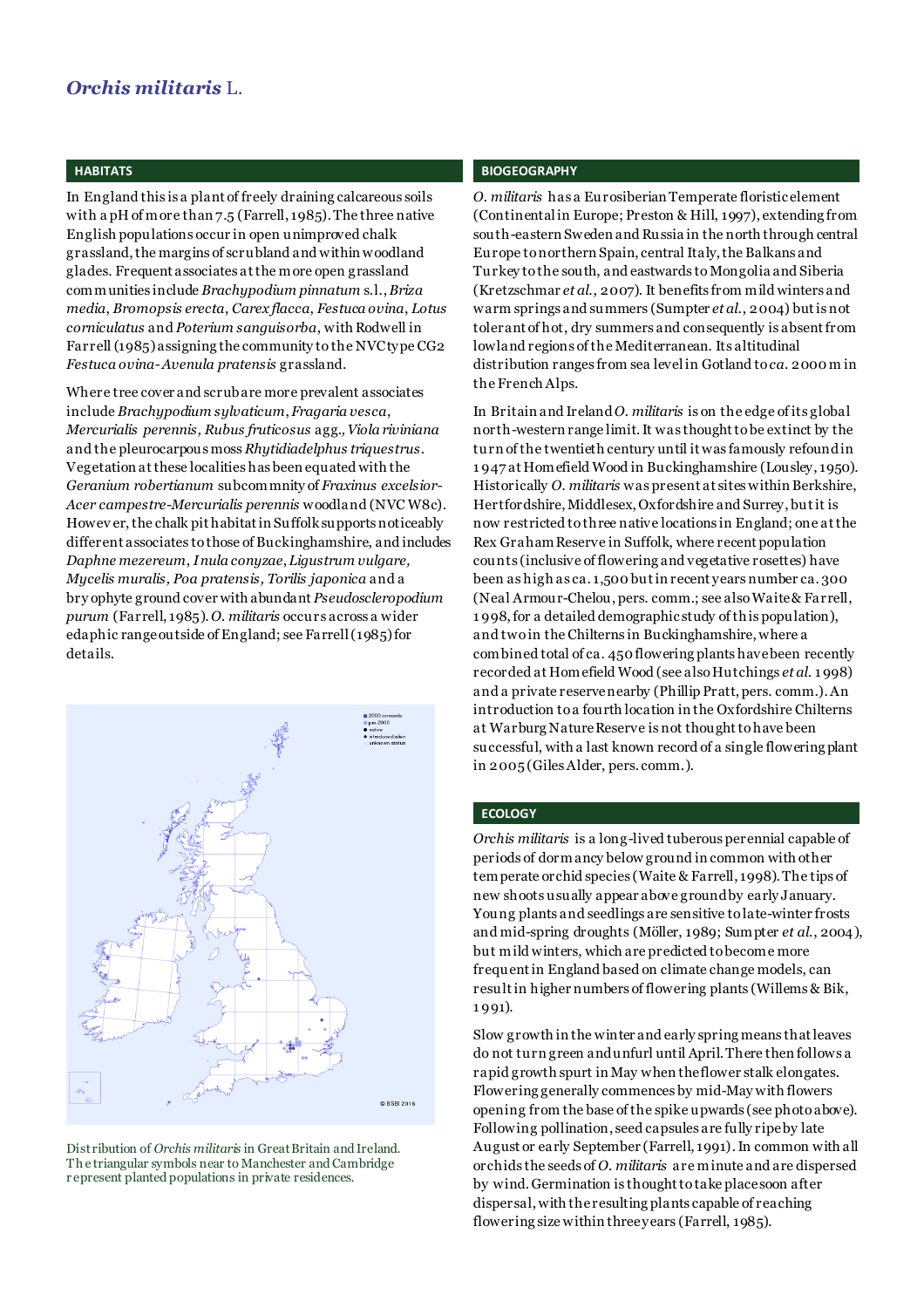# *Orchis militaris* L.

Two underground tubers are present at the time of flowering, the first of which is wrinkled and brown, formed in the prev ious spring and responsible for the current year's growth. The second -new, fleshy and white – is formed in the current season and is capable of producing new plants the following spring. Vegetative reproduction, thought to be the main mode of regeneration in English populations, occurs when two new tubers are formed in the same season (Farrell, 1985).

Flowers are visited by a range of generalist pollinators, including Diptera, Lepidoptera, Syrphids and Hymenoptera. In the Netherlands small-bodied bees such as Andrena, Apis, Eucera and Halictus have been observed on flowers of *O. militaris* by Claessens & Kleynen (2011). At the Homefield Wood site in Buckinghamshire, Bateman & Rudall (2014) recorded *B. vestalis* and *B. pratorum* inadvertently transporting pollinia whilst foraging for pollen, and speculated that the bees must have pollinated at least some orchids (see also Fay & Salazar, 2001). However, there was also likely to be considerable wastage through pollinia being placed on non-viable parts of the orchid or deposited on other species in the vicinity.

*O. militaris* flowers are non-rewarding (i.e. nectarless) and allogamous and rely on food deceit to guarantee successful pollination. This strategy tends to result in poor fruit-set when compared with nectar-producing orchids. In a global review of reproductive success among nectariferous and nectarless orchids, Neiland & Wilcox (1998) found that there was a significant positive association between orchid r arity and lack of nectar reward, a theory first expounded by Darwin (1862) and later partially quantified by Gill (1989). However, an assessment of orchid populations in the Netherlands and Belgium by Jacquemyn *et al*. (2005) concluded that habitat loss, fragmentation and deterioration were more important determinants of orchid persistence.

*O. militaris* is a mycorrhizal generalist. Jacquemyn *et al*. (2010; 2011), for example, detected multiple and simultaneous fungal associations with *O. militaris*, particularly with the family *Tulasnellaceae*. The authors hy pothesise that an ability to associate with multiple partners allow plants to maximise nutrient uptake in stressful conditions and so cope better by having a broad range of ecological options for survival.

In England two varieties have been described, with Suffolk plants conforming to the type var. *militaris* and the Buckinghamshire plants determined by Sell & Murrell (1996) as v ar. *tenuifrons*, a British endemic. However, Bateman & Rudall (2011) refute a (largely vegetative) diagnostic separation between the two varieties and dismiss var. *tenuifrons* as simply representing typical levels of v ariation common in many geographically fragmented conspecific orchid populations. Genetically, however, the Suffolk population appears to show some distinction from the Buckinghamshire plants and may therefore represent a separate and more recent dispersal event from Continental Europe (Fay *et al*., 2004), although Bateman & Rudall (2011) postulate that such separation is not conclusive based on morphological characters.

### **THREATS**

Extant populations are well managed by Wildlife Trusts and their dedicated volunteers, but historical losses or reductions in the number of flowering plants have been attributed to habitat loss, either directly by ploughing and development or indirectly via neglect and the encroachment of scrub and trees. *O. militaris* is protected under Schedule 8 of the Wildlife and Countryside Act (1981). Collection was commonplace in the past and led to the loss of plants as recently as the 1980s, but the three extant sites are now all closely monitored and access is largely restricted to permit holders or organised public open days.

#### **MANAGEMENT**

Management aims to create open conditions via livestock grazing, mowing and raking, the control of encroaching scrub, or the felling of trees and lopping of branches (Hutchings *et al*., 1 998; Waite & Farrell, 1998). Exclosures have been erected at two of the three sites to assist with sheep grazing management and in an attempt to exclude deer and rabbits.

Dense moss cov er that had developed following the clearance of perimeter trees at the Suffolk site was removed annually in response to concerns that the moss may smother seedlings and also harbor small mammals that damage orchid tubers Farrell (1991).Clearance activities appeared to be successful, with a substantial increase in numbers of *O. militaris* recorded in subsequent years.

At least one of the three native locations has been fortified with introduced plants. Hand-pollination has been undertaken at some point at all three sites.

#### **REFERENCES**

- Bateman, R.M., Smith, R.J. & Fay, M.F. 2008. Morphometric and population-genetic analyses elucidate the origin, ev olutionary significance and conservation implications of *Orchis × angusticruris* (*O. purpurea* × *O. simia*), a hybrid orchid new toBritain. *Botanical Journal of the Linnean Society* 1 57: 687–711.
- Bateman, R.M & Rudall, P.J. 2011. The life and death of a mythical British endemic, *Orchis militaris* v ar. *tenuifrons*  P.D. Sell: why infraspecific taxonomy requires a field-based morphometric approach. *New Journal of Botany* 1 : 98-110.
- Bateman, R.M & Rudall, P.J. 2014. Bumblebee-mediated pollination of English populations of the Military Orchid (Orchis militaris): its possible relevance to functional morphology, life history and climate change. *New Journal of Botany* 4: 1 22-133.
- Brooke, J. & Bone, G. 1950. *The Wild Orchids of Britain*. The Bodley Head, London.